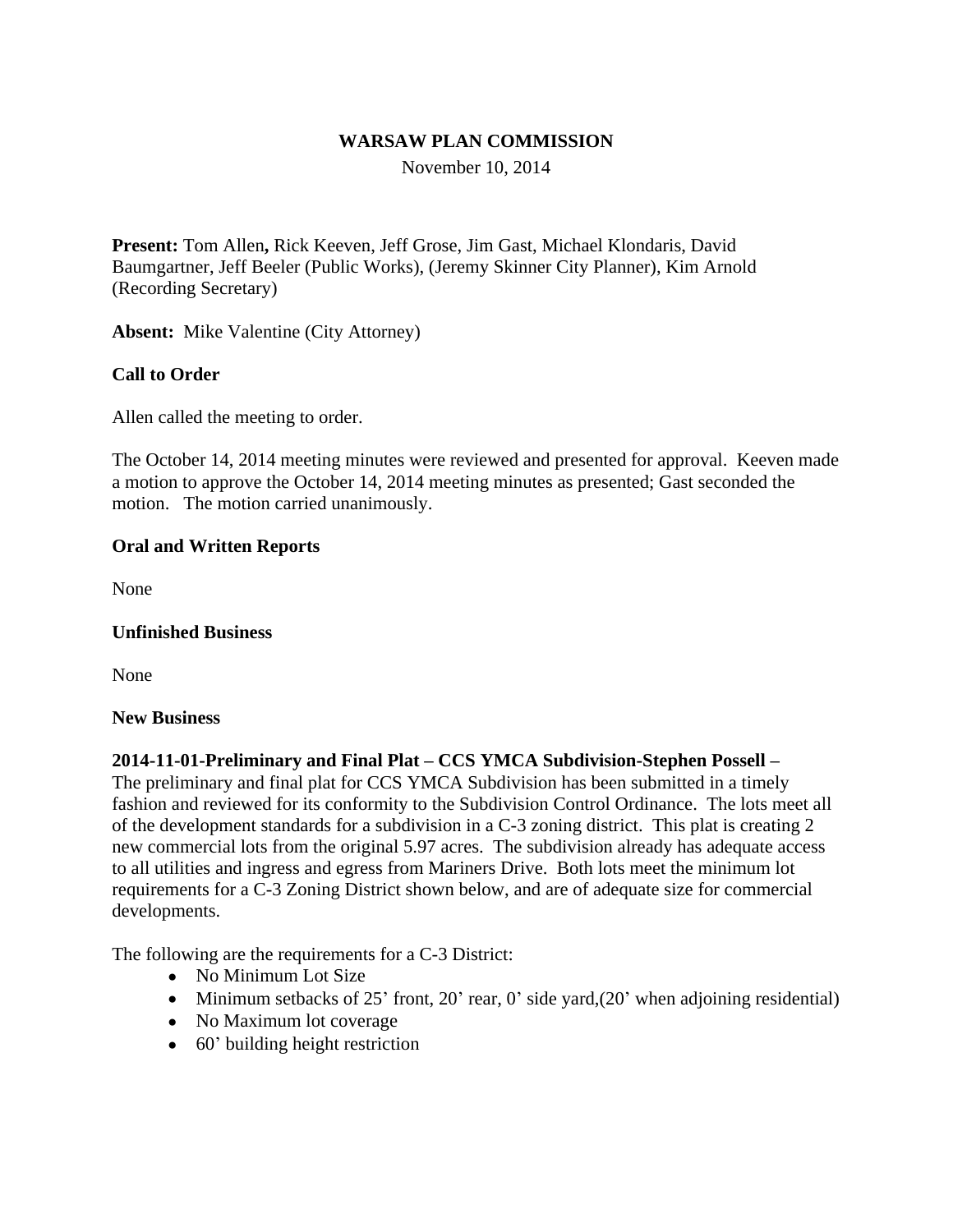The proposed plat meets all of the subdivision requirements. Lot 1 currently houses an existing CCS facility, and the proposed Lot 2 is of adequate size for commercial development. Any future development on Lot 2 would be subject to development plan review and approval.

Because both lots already have access to utilities and Mariners Drive, the Plan Commission can approve the preliminary and final plat for CCS YMCA Subdivision per Warsaw's Subdivision guidelines. City Planner Skinner recommends the approval of the preliminary and final plat.

Allen opened the meeting to any person wishing to speak in favor or opposition of the petition.

Allen closed the meeting to the public as there was no person to speak in favor or against the petition.

Discussion followed among Commission members.

Motion was made by Grose to approve 2014-11-01-Preliminary Plat- CCS YMCA Subdivision, seconded by Keeven. The motion passed unanimously.

A motion was made by Grose to suspend the rules in order to approve the final plat, seconded by Baumgartner. The motion passed unanimously.

Motion was made by Grose to approve 2014-11-01-Final Plat- CCS YMCA Subdivision, seconded by Baumgartner. The motion passed unanimously.

**Comprehensive Plan-"Bike and Pedestrian Plan Map" and "East Market Neighborhood** 

**Sub-Area Plan" Review-** Brad Johnson of Ground Rules was present to go over the proposed sub area plans. The Public Hearing will be next month during the Plan Commission meeting. Johnson presented multiple ideas and asked for Commission Members' thoughts. Discussion followed. Any input or changes need to be discussed with City Planner Skinner or Assistant Planner Dombrosky within the next twenty days. The Public Hearing will be advertised at that point and changes will not be made without following proper procedure in the Public Hearing.

## **2014-12-03 - Zoning Ordinance-**

City Planner Skinner gave a brief overview pertaining to the Zoning Ordinance changes that have been discussed at previous Plan Commission meetings. Assistant City Planner Dombrosky presented the changes for vision clearance discussed at the October meeting. All other changes have been addressed and Dombrosky asked for a vote to recommend Ordinance 2014-12-03 to the Common Council for Zoning Ordinance changes in the City. Baumgartner made a favorable recommendation to present Ordinance 2014-12-03 to the Common Council. Gast seconded the motion. The motion carried unanimously.

#### **Adjourn-**

With no further business to come before the Commission, Grose made a motion to adjourn the meeting; Gast seconded the motion. The motion passed unanimously.